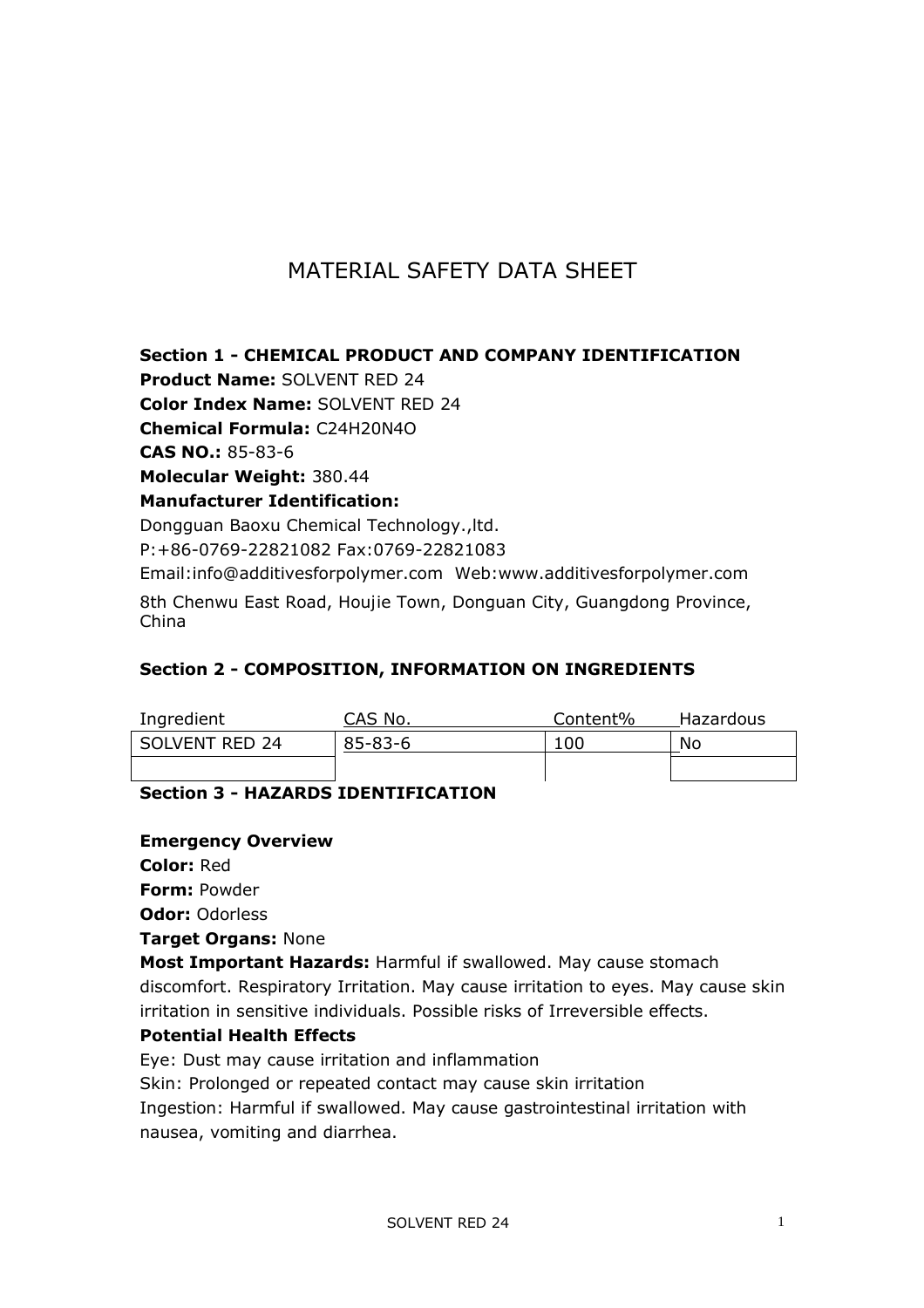Inhalation: May cause irritation of the respiratory tract.

**Chronic Effects of Exposure** 

None know

# **Section 4 - FIRST AID MEASURES**

**Eye:** Immediately flush eyes with plenty of water for at least 15 minutes, occasionally lifting the upper and lower eyelids. Get medical aid immediately. **Skin:** Get medical aid if irritation develops or persists. Flush skin with plenty of soap and water.

**Ingestion:** If victim is conscious and alert, give 2-4 cupfuls of milk or water. Never give anything by mouth to an unconscious person. Get medical aid immediately.

**Inhalation:** Remove from exposure to fresh air immediately. If not breathing, give artificial respiration. If breathing is difficult, give oxygen. Get medical aid immediately.

**Notes to Physician:** Treat symptomatically and supportively.

# **Section 5 - FIRE FIGHTING MEASURES**

### **General Information**

As in any fire, wear a self-contained breathing apparatus in pressure-demand, MSHA/NIOSH (approved or equivalent), and full protective gear. During a fire, irritation and highly toxic gases may be generated by thermal decomposition or combustion.

### **Extinguishing Media**

Use agent most appropriate to extinguish fire. (Water, Foam, Dry Chemical)

| Autoignition Temperature: Not available |                |  |
|-----------------------------------------|----------------|--|
| Flash Point:                            | Not available  |  |
| NFPA Rating:                            | Not Published. |  |
| <b>Explosion Limits Lower:</b>          | Not available  |  |
| <b>Explosion Limits Upper:</b>          | Not available  |  |

### **Section 6 - ACCIDENTAL RELEASE MEASURES**

### **General Information**

Use proper personal protective equipment as indicated in Section 8.

#### **Spills/Leaks**

Vacuum or sweep up material and place into a suitable disposal container. Clean up spills immediately, observing precautions in the Protective Equipment

section. Avoid generating dusty conditions.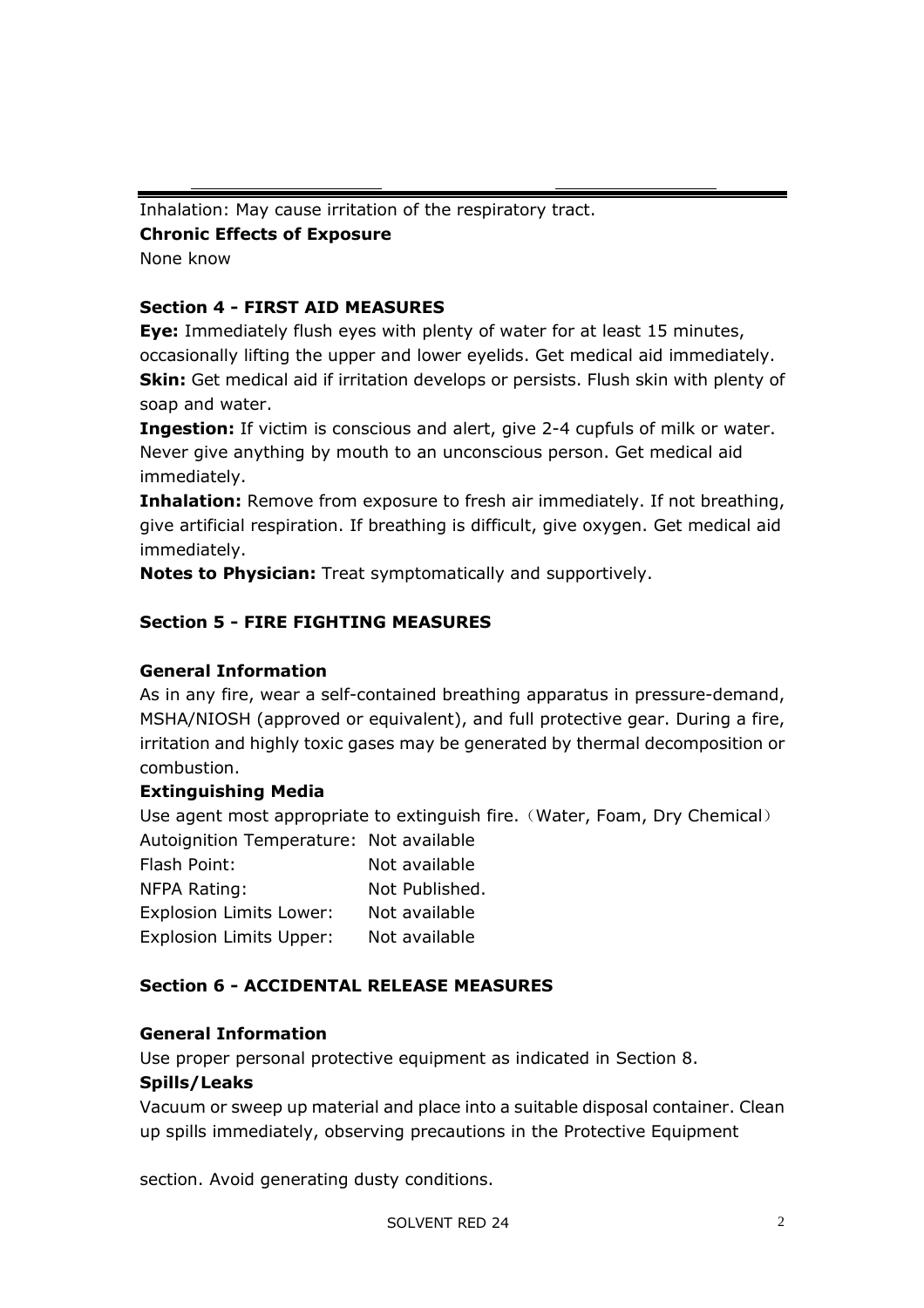### **Section 7 - HANDLING AND STORAGE**

#### **Handling**

Approved respirator. Chemical safety goggles. Rubber gloves. Use only in chemical fume hood. Safety shower and eye-bath. Wash thoroughly after handling. Remove contaminated clothing and wash before reuse. Use with adequate ventilation. Minimize dust generation and accumulation. Avoid contact with eyes, skin, and clothing. Avoid ingestion and inhalation.

#### **Storage**

Preserve in tight and light-resistant containers. Store in a cool, dry place. Keep containers tightly closed.

# **Section 8 - EXPOSURE CONTROLS, PERSONAL PROTECTION Engineering Controls**

Equipped with an eyewash facility and a safety shower. Use process enclosure, local exhaust ventilation, or other engineering controls to control airborne levels.

#### **Personal Protective Equipment**

Eyes: Wear appropriate protective eyeglasses or chemical safety goggles Skin: Wear appropriate protective gloves to prevent skin exposure. Clothing: Wear appropriate protective clothing to minimize contact with skin. Respirators: Wear an approved respirator when necessary.

### **Section 9 - PHYSICAL AND CHEMICAL PROPERTIES**

Physical State: Solid Appearance: Red powder Odor: odorless Vapor Pressure: Negligible. Vapor Density: Not available. Evaporation Rate: Negligible. Viscosity: Not available. Boiling Point: Not applicable. Freezing/Melting Point: Not available. Autoignition Temperature: Not applicable. Flash Point: Not applicable.

Decomposition Temperature: No information. Explosion Limits Lower: Not available. Explosion Limits Upper: Not available.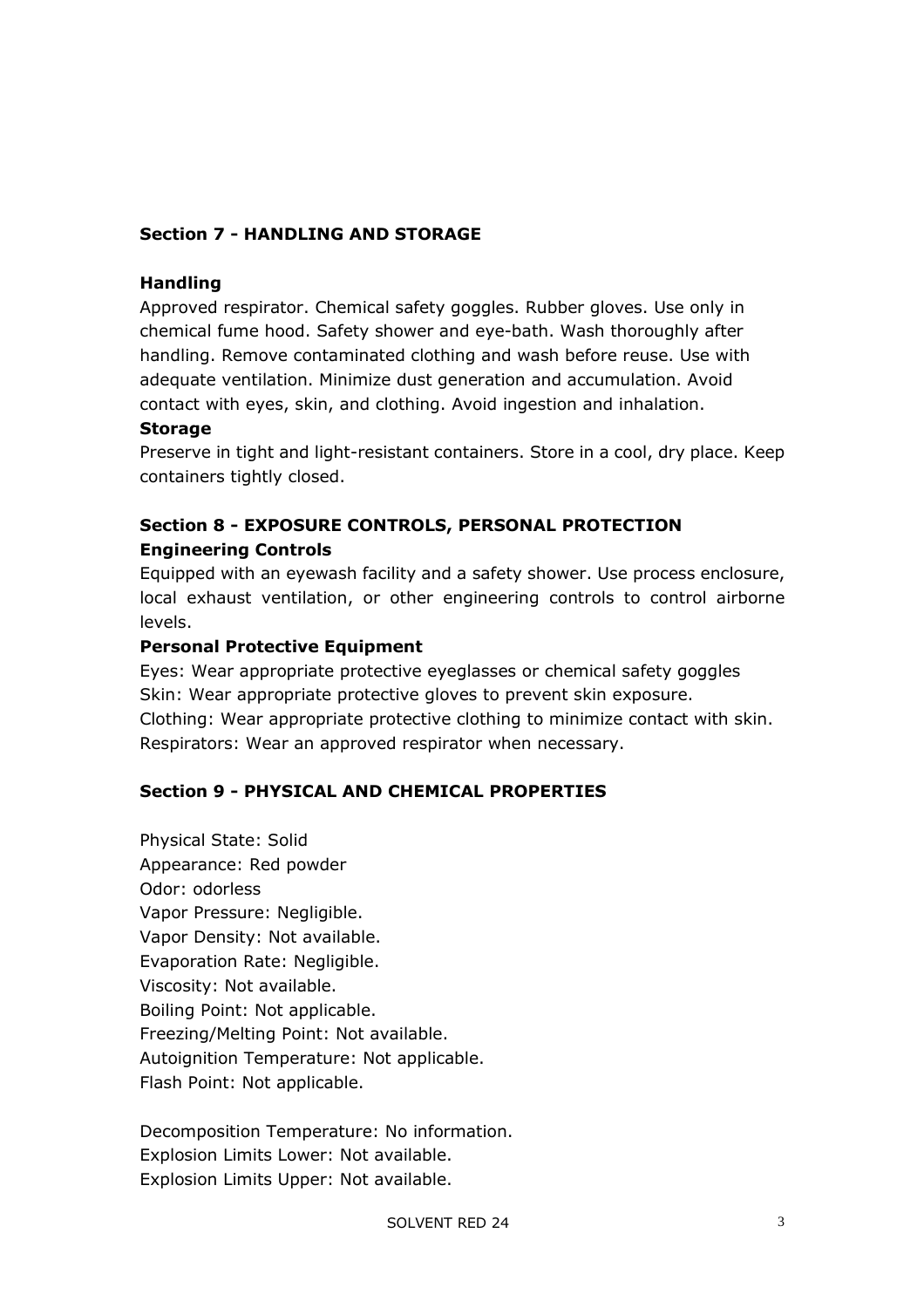Specific Gravity/Density: Not available. Molecular Formula: C24H20N4O Molecular Weight: 380.44

# **Section 10 - STABILITY AND REACTIVITY**

Chemical Stability: Stable under normal temperatures and pressures. Conditions to Avoid: Incompatible materials, excess heat, strong oxidants. Incompatibilities with Other Materials: Strong Oxidizing agent, strong reducing agent.

Hazardous Decomposition Products: Irritating and toxic fumes and gases Hazardous Polymerization: Will not occur.

# **Section 11 - TOXICOLOGICAL INFORMATION**

RTECS#: Unlisted LD50/LC50: Carcinogenicity: Not listed by ACGIH, IARC, NIOSH, NTP, or OSHA. Epidemiology: No information present. Teratogenicity: No information present. Neurotoxicity: No information present. Mutagenicity: Mutagenicity data reported. Other Studies: See actual entry in RTECS for complete information. Acute effects may be harmful by inhalation, ingestion,or skin absorption. Cause eye and skin irritation. Material is irritating to mucous membranes and upper respiratory tract. To the best of our knowledge, the chemical,physical and toxicological properties have not been thoroughly investigated.

# **Section 12 - ECOLOGICAL INFORMATION**

No information available.

# **Section 13 - DISPOSAL CONSIDERATIONS**

### **Waste Disposal Method**

Chemical waste generators must determine whether a discarded chemical is

classified as a hazardous waste. Waste generators must consult state and local hazardous waste regulations to ensure complete and accurate classification.

### **Section 14 - TRANSPORT INFORMATION**

SOLVENT RED 24 4